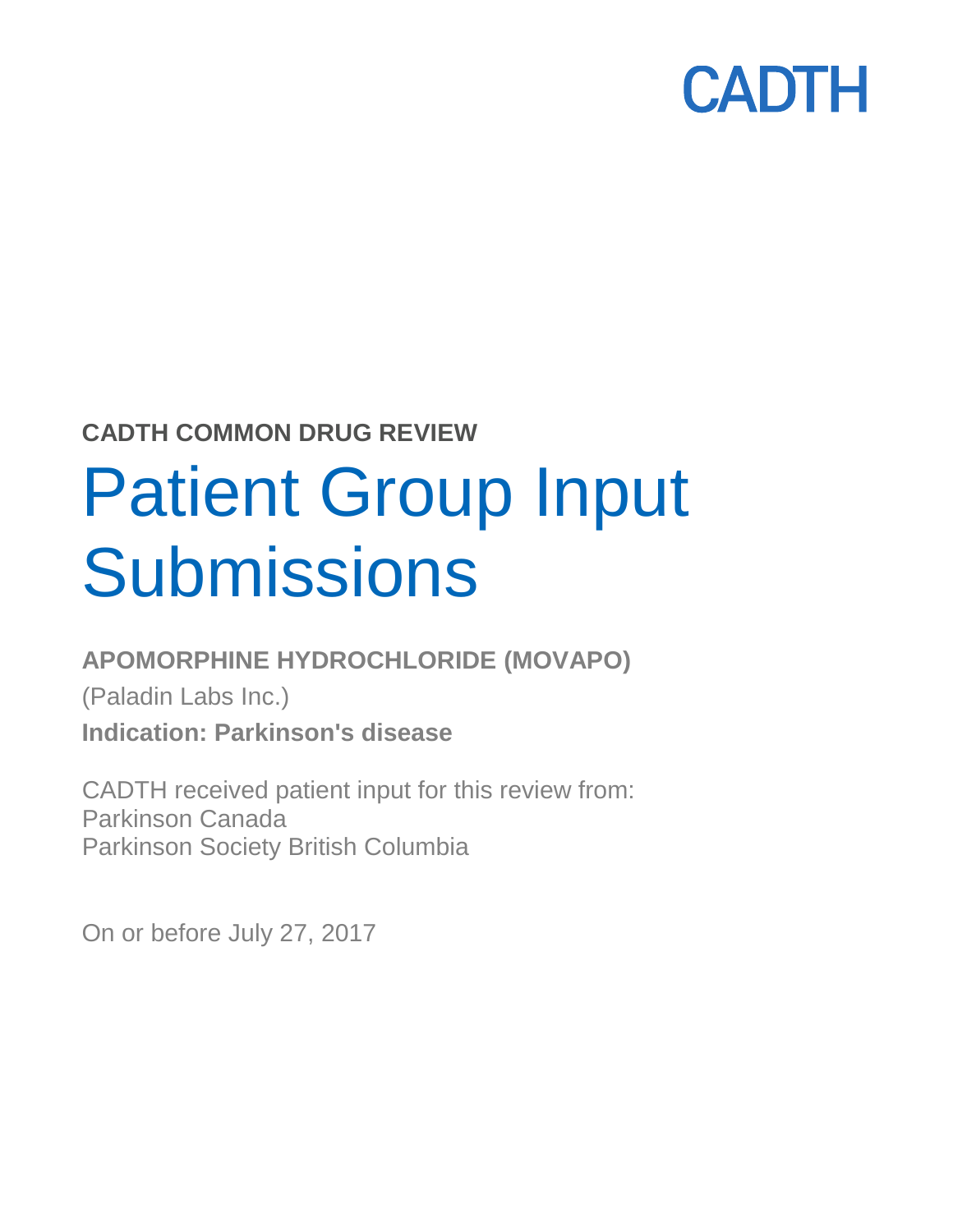**Disclaimer:** The views expressed in each submission are those of the submitting organization or individual; not necessarily the views of CADTH or of other organizations.

While CADTH formats the patient input submissions for posting, it does not edit the content of the submissions.

CADTH does use reasonable care to prevent disclosure of personal information in posted material; however, it is ultimately the submitter's responsibility to ensure no personal information is included in the submission. The name of the submitting patient group and all conflict of interest information are included in the posted patient group submission; however, the name of the author, including the name of an individual patient or caregiver submitting the patient input, are not posted.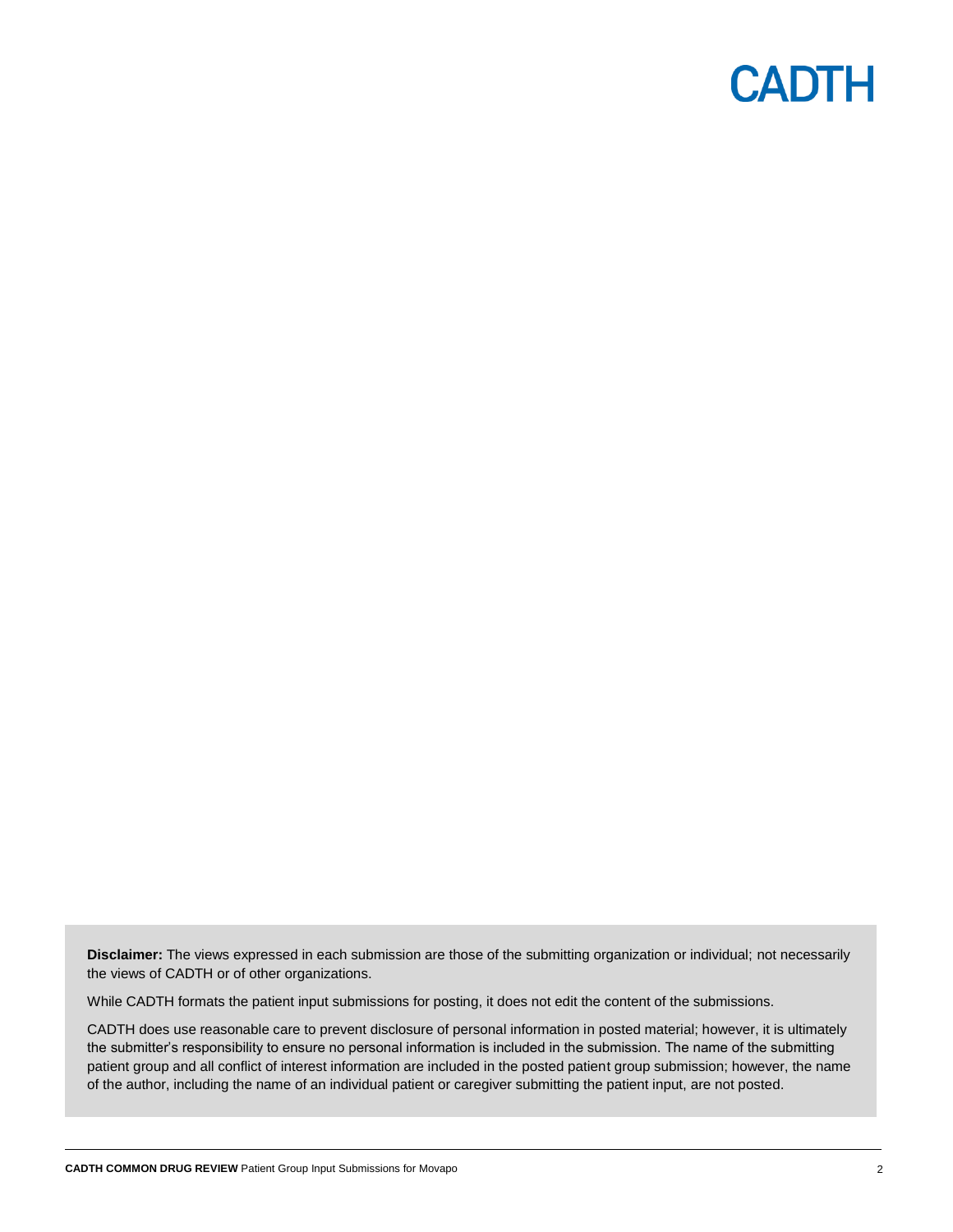

**Patient Group Parkinson Canada** 

#### **1. About Your Patient Group**

Parkinson Canada provide[s support services](http://www.parkinson.ca/site/c.kgLNIWODKpF/b.3536057/k.2ACB/Contact_Us.htm) and education to people living with Parkinson's disease, their families, and the health care professionals who treat them.

Operating since 1965, the organization advocates on issues that concern the Parkinson's community in Canada. The Parkinson Canada [Research Program](http://www.parkinson.ca/site/c.kgLNIWODKpF/b.9196527/k.60A6/Research__Clinical_Trials.htm) funds innovative research for better treatments and a cure.

A national registered charity, Parkinson Canada fulfils its mission through the [generosity of](https://secure2.convio.net/psc/site/Donation2?3040.donation=form1&df_id=3040) [donors](https://secure2.convio.net/psc/site/Donation2?3040.donation=form1&df_id=3040) and is an accredited organization under th[e Imagine Canada Standards Program.](http://www.parkinson.ca/site/c.kgLNIWODKpF/b.5184129/k.2CBF/Donate_Now.htm)

#### [www.parkinson.ca](http://www.parkinson.ca/)

#### **2. Information Gathering**

Parkinson Canada gathered perspectives from the Parkinson's community by conducting an online survey that was distributed across Canada and internationally. 863 responses were gathered between June 28, 2017 to July 17, 2017. The vast majority of responses were gathered from Canada with the following breakdown:

53 per cent from Ontario; 12 per cent from Quebec; 11 per cent from Manitoba; 9 per cent from British Columbia; 5 per cent from Atlantic Canada; 4 per cent from Alberta; 3 per cent from Saskatchewan; Less than 1 per cent from the territories; and less than 3 per cent of the responses were gathered internationally from people in the United States and Europe.

61 percent (526) of respondents are people with Parkinson's disease and 39 per cent (337) are caregivers of people with Parkinson's disease.

In terms of gender, 52 per cent identified as female, 48 percent identified as male, and less than 1 percent identified as a gender other than female or male.

42 per cent of respondents are between the ages of 65-74. This is followed by 23 per cent between the ages of 55-64, 17 per cent between the ages of 75-84, and nearly 10 per cent are 45-54, nearly six per cent were under the age of 53, and three per cent were over the age of 85.

63 per cent of respondents are retired. This is followed by 16 per cent who are working full- time. Eight per cent are working part-time or on disability respectively. The remaining respondents are home full time, volunteers, students or looking for work.

Parkinson Canada has gathered information from five patients who have experience using apomorphine. Four were gathered from our survey responses and one was provided via an email exchange with Parkinson Canada staff directly.

#### **3. Disease Experience**

From Parkinson Canada's survey results, overwhelmingly people with Parkinson's describe the "loss of confidence" that they have experienced since developing Parkinson's disease and the impact that has on their daily life:

*"It is increasingly more challenging to manage care of myself, dog, & home. Also attending the local Parkinson's exercise group, and other activities is becoming more limited.*

*Because of my Parkinson's tremor, even with medication, I have lost my confidence in any social situations where food is served, and so no longer want to participate in these activities."*

This "loss of confidence" reported is in large part due medication "wearing off". Medication "wearing off" also described as "off times". This is when the effectiveness of medication stops causing a resurgence of motor and non-motor Parkinson's symptoms (e.g. freezing episodes, tremor, mood swings, panic attacks etc.). For some people there is a certain degree of predictability to "off times", bur for many these fluctuations are unpredictable.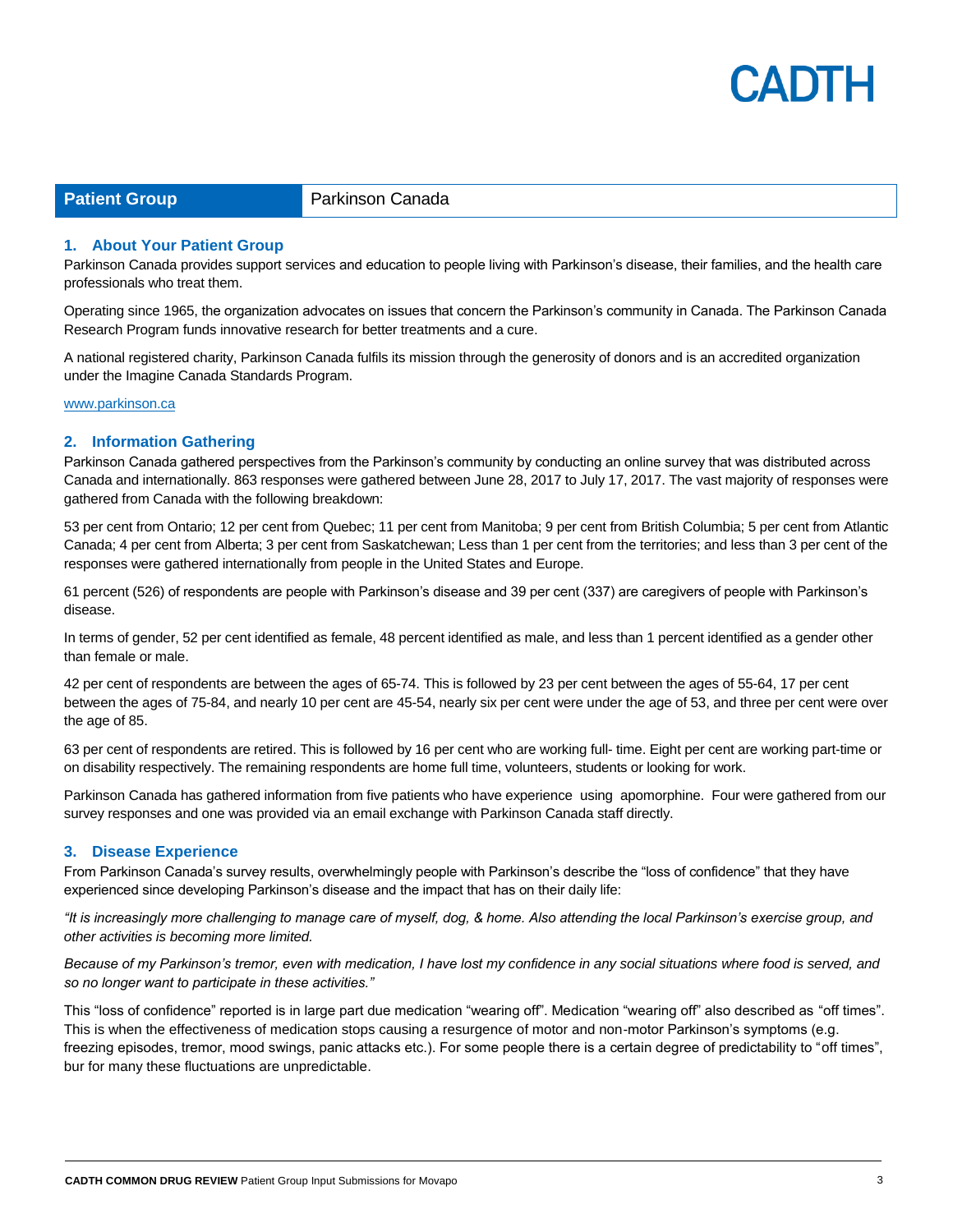

*"My father's quality of life has been impacted and that's what has been most difficult. He has to plan his day and time out of the house based on his [sic] medication schedule because he can't be out when the meds start to wear off and he gets stiff. This makes it difficult for him to enjoy time with family".*

Nearly 40 per cent of respondents specifically mentioned that Parkinson's has negatively impacted their ability to socialize and maintain relationships because they have had to stop engaging in recreational activities (e.g. sport) or family life:

*"I have a hard time with all aspects of daily life (recreational, meal prep, have to cancel planned activities with family and friends) because of the following: very low energy, fall asleep unexpectedly, emotional, difficulty walking for prolong period, hard time moving my body at night in bed."*

*"Loss of independence in many areas including driving a car, relationships, social interactions, reading and writing."*

Nearly 10 per cent of respondents discussed having to leave the workforce or reduce hours due to Parkinson's:

*"I had to go on disability and stop working, which made me sad and also put more stress on my husband as he became the sole supporter of our family."*

In addition to the ability to maintain relationships, many survey respondents also discussed their loss of independence citing challenges in doing household chores and getting dressed.

People with Parkinson's who report being able to maintain relationships and engage in daily activities often reported slowness and balance issues as being a challenge to their participation. It is important to understand that Parkinson's is a progressive disease causing abilities to change and making participation in daily activities increasingly more difficult overtime.

Survey respondents ranked the following symptoms of Parkinson's as most important to control: slowness and stiffness, impaired balance, cognitive changes and memory, and rigidity of the muscles.

Survey respondents who are caregivers most often reported a lack of time due to the demands of caring for a person with Parkinson's. This lack of time creates a challenge for maintaining social and/or recreational activities. Caregivers also discussed that the loss of confidence being experienced by the person they care for (due to "off times") as being a barrier to engaging in social or daily activities with the person they care for:

*"The disease has a direct impact on every aspect of life for the caregiver. As the symptoms develop and increase in severity, everything becomes unpredictable. Managing household chores, planning for the day's and week's activities, etc. all become difficult. The stress takes its toll on the caregiver…"*

#### **4. Experiences With Currently Available Treatments**

There are a wide number of symptomatic treatments that are available for Parkinson's disease. These include medications (e.g. levodopa carbidopa), surgical procedures (e.g. Deep Brain Stimulation), and other forms of therapy (e.g. physiotherapy, occupational therapy, speech therapy, exercise) and psychological follow up. All of these treatments can have a significant impact on improving an individual's quality of life and should be available. However, an individual with Parkinson's becomes more reliant on their medication to maintain their ability to function as the disease progresses, and dosage has to be increased over time, for as long as possible. A balance between the side effects of the medication and the benefit often becomes more difficult with time. Medication schedules become more complex and the timing of when medications are given becomes crucial.

The benefit to taking medications can be a return to regular daily living activities and functionality:

*"Every morning it takes an hour for my multiple medications to take effect, so that I can perform activities at a comfortable pace such as dressing and meal preparation. The effect of my medications wears off within 2 1/2 hours, causing very painful foot dystonia two to three times a day."*

However, 67 per cent of survey respondents have experienced side effects when taking medications to manage their Parkinson's. The most reported side effects, according to survey respondents, are disturbed sleep, nausea, constipation, dyskinesia, fatigue and hallucinations.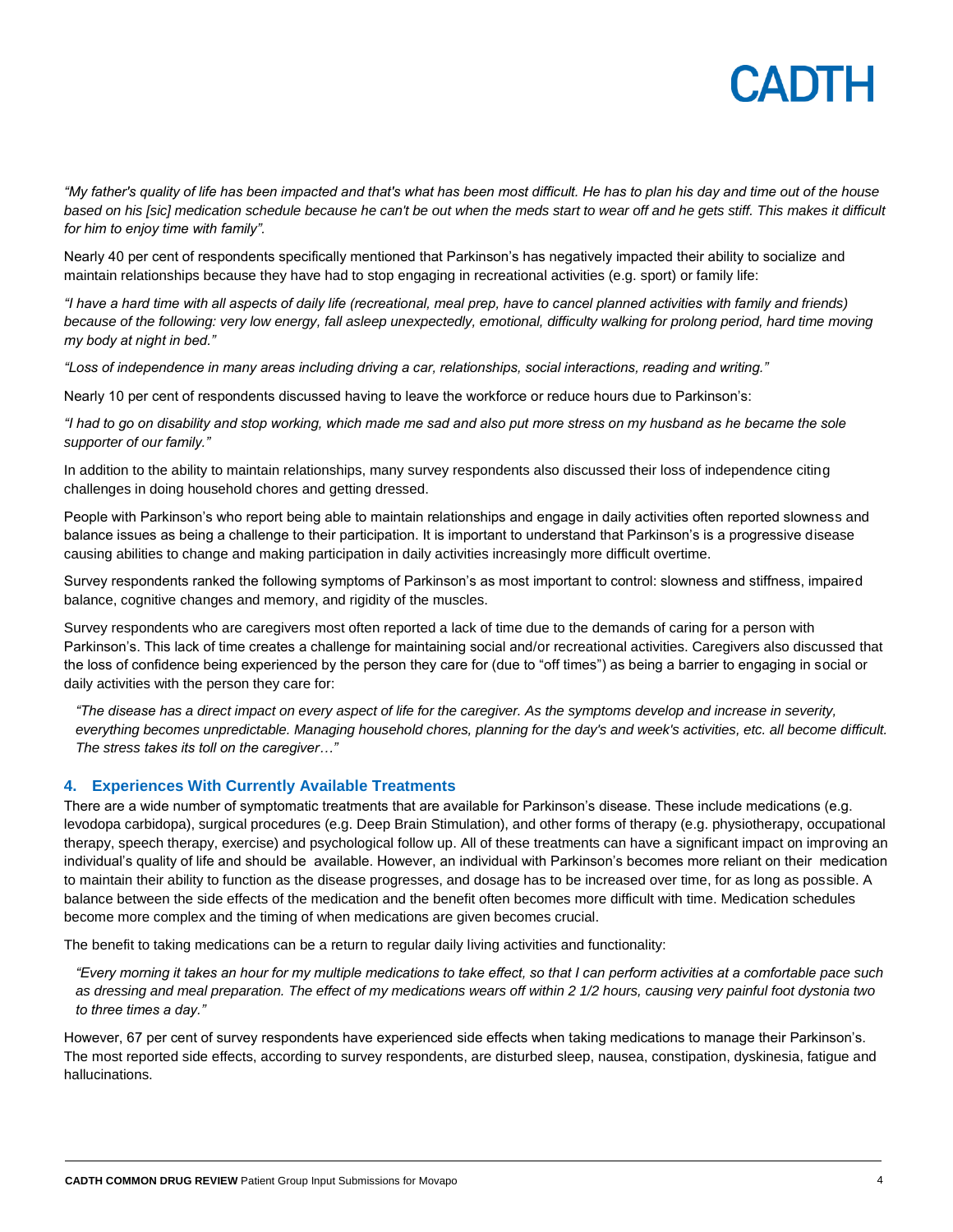

14 per cent of survey respondents have experienced difficulty in accessing treatments for Parkinson's disease. The following challenges are reported: wait times to see a physician to have medication prescribed or adjusted; transportation and travel to receive treatment; insurance requirements to receive a branded medication over the generic; cost; and drug shortages.

*"Cost, constantly traveling to drug store to pick up something as the insurance company only releases the coverage dependent of the individual cost. Very frustrating to have to drive back and forth 4 x to get the pills I need for my husband every month."*

The most common reported difficulties in receiving treatment from survey respondents are swallowing, remembering to take medication, and timing their medication with meals.

#### Swallowing

Difficulty in swallowing is present in many people with Parkinson's. The reason for this difficulty is a prolongation of the triggering of the swallowing reflex, a reduced rate of swallowing, and slowness of sequential muscle movements.

#### Remembering to take medication

The daily medication regimen for individuals with Parkinson's can be complicated. As Parkinson's progresses many individuals have to take more types of medication, adjust dosing and increase the frequency of taking medication. In addition to this, the majority of people with Parkinson's will experience some degree of cognitive changes with 30 per cent having dementia.

#### Medication and meals

The medication [levodopa](https://www.michaeljfox.org/glossary.php#levodopa) (currently the gold standard in treating Parkinson's disease) is a protein building block, so it competes for absorption with other proteins. Eating a meal high in protein reduces the likelihood of effectively absorbing levodopa; therefore meals need to be timed and/or adjusted to ensure medication is properly absorbed.

*"Frequency and timing in conjunction with meals. Nobody with Parkinson's moves quickly and many have difficulty swallowing . A half hour window in which to eat, so that protein does not interfere with the Levodopa is impossible to realize and causes stress for the person with Parkinson's and for the caregiver."*

#### **5. Improved Outcomes**

Survey respondents indicated many improvements that they would like to see from new treatments that are not currently achieved. Frequently reported is the need for longer lasting medications that limit or eliminate "off times". Apomorphine offers a rescue to the "off times" and would provide increased confidence and security for people, especially when they are leaving their home or participating in social outings. This has the potential to help reduce the isolation and fears that many people with Parkinson's have described regarding "off times".

*"I am tired of the unpredictability of my current meds regime and having several times per day when I am not feeling well".*

There is also an expressed need for medications that provide overall better symptom control with less side effects:

*"Control of hallucinations and elimination of off times. If these symptoms were controlled I would hope to have a much more normal lifestyle".*

The described improvements would restore quality of life by allowing the freedom to make plans without fear of an "off time" resulting in loss of ability to function:

*"To be able to go out and stay out for awhile, that he would last a little longer on an outing. We do not go out on planned outings"*

*"Medication that takes more rapid effect, does not lose it's effectiveness before the next dose is due (effectiveness wears off), and is more effective in treating inertia (freezing) and inability to walk; also medication to permit intelligible and normal speech. These improvements would enable more normal mobility and communication with family and others."*

Overall, 70 per cent of survey respondents have experienced "off" periods with their medication regime.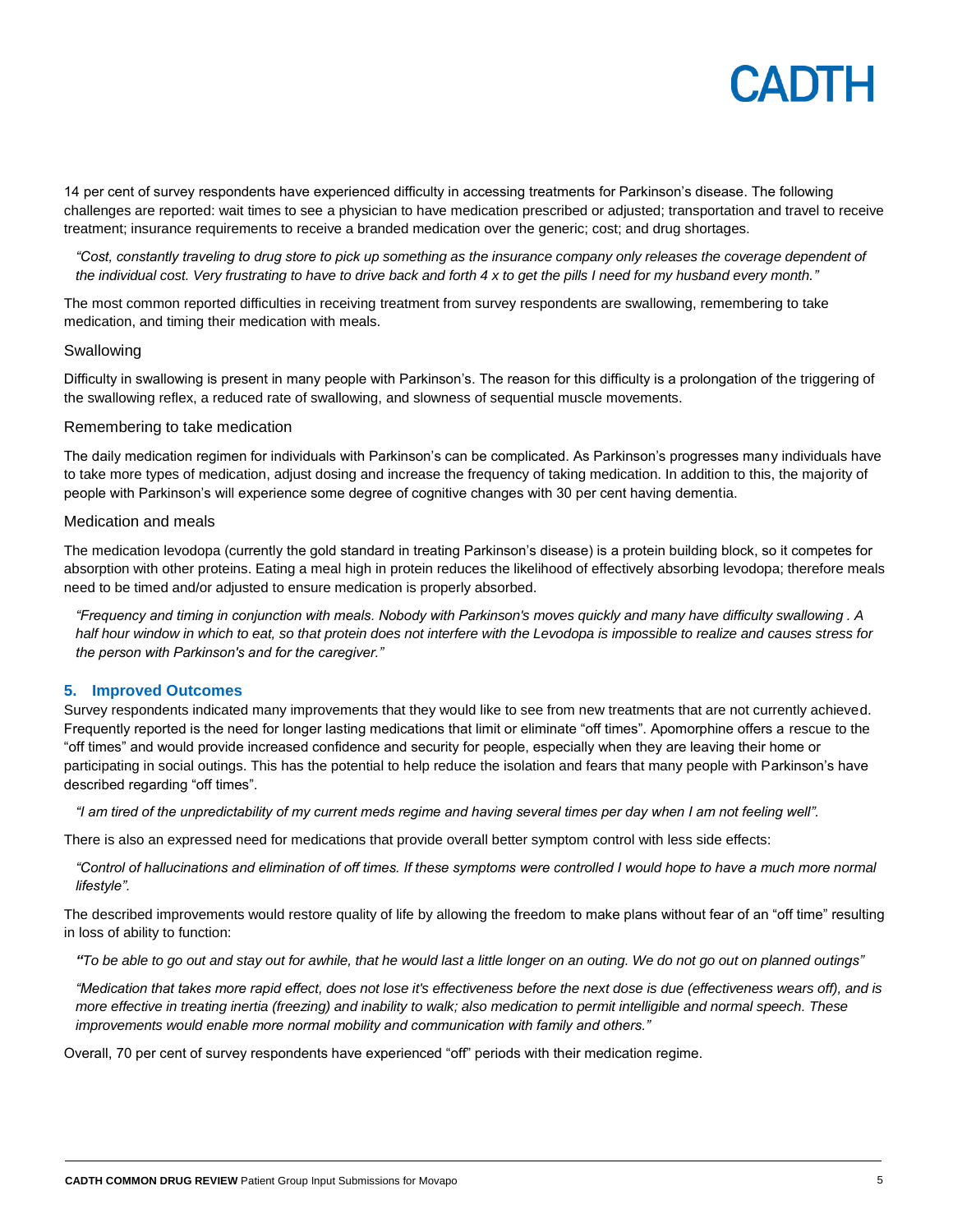

*"Parkinson disease, even on the best of days, severely limits ones daily activity. Off-periods bring everything to a halt and are disorienting and uncomfortable. Adding extra functionality to a day makes a significant difference when one has only a few hours to begin with."*

Side effects are definitely a major consideration and concern for people with Parkinson's and caregivers before starting a new treatment. Survey respondents indicated that the benefits verses potential side effects would need to be carefully weighed before starting any new medication.

#### **6. Experience With Drug Under Review**

Parkinson Canada has connected with five people with Parkinson's who are using apomorphine. They have accessed this drug through public coverage in their respective jurisdictions or by participating in clinical trials.

#### **Patient #1 from Ontario**

- Uses the injectable pen and reports it is easy to administer and not more difficult than administering other medications for Parkinson's
- Has experienced nausea and vomiting as side effect, but reports that it is not difficult to manage the side effects
- Reports that injectable apomorphine helps with end of dose "wearing off" and claims it has improved quality of life

#### **Patient #2 from Quebec**

- Uses apomorphine by injection and reports it is moderately easy to administer, but more difficult to use than other medications to treat Parkinson's
- Has experienced nausea and vomiting and confusion as side effects, but report that they "wait it out"
- Reports that injection of apomorphine helps with end of dose "wearing off" and claims it has improved quality of life

#### **Patient #3 from France**

- Uses the injectable pen and reports it is easy to administer, but finds that although it is easy to administer it is more difficult to use than other medications to treat Parkinson's
- Has experienced dyskinesia as a side effect that is difficult to manage
- Reports that the injectable pen helps with unpredictable "off" times and claims it has improved quality of life

#### **Patient #4 from France**

- Uses the injectable pen and reports it is easy to administer, but finds that although it is easy to administer it is more difficult to use than other medications to treat Parkinson's
- Has experienced drowsiness or falling asleep, dyskinesia and pain in joints as side effects that are very difficult to manage
- Reports that the injectable pen did not improve quality of life and resulted in this patient stopping the drug

#### **Patient #5 from Sweden**

 Used the apomorphine injectable pen and is now using the pump (based on information received from Spain if a patient gets to the maximum allowable daily amount of apomorphine they become a candidate to receive the drug in pump form) . She claims that both have been "life changing" for her.

"Life is good, but when I'm stuck, locked in my own body, helpless and sad. When I can't communicate with the outside world if that's the way it will be, I do not really want to live. But even from the darkest moments, the rebirth is "halleluja moment" when *the rigidity disappears and life returns and it's good to live again".*

Patient evidence was also gathered from a friend of a person in the US who has reported an improved quality of life and better management of symptoms using apomorphine via pump.

#### **7. Anything Else?**

People with Parkinson's need access to a variety of options to ensure they can be on a treatment regimen that offers the best possible control of their unique set of symptoms and an improved quality of life. The unpredictability of the disease and loss of confidence and independence that one experiences due to this unpredictability is forcing people with Parkinson's to withdraw from normal activities too soon (e.g. work, travel, daily chores, maintaining relationships etc.). Many people with Parkinson's report anxiety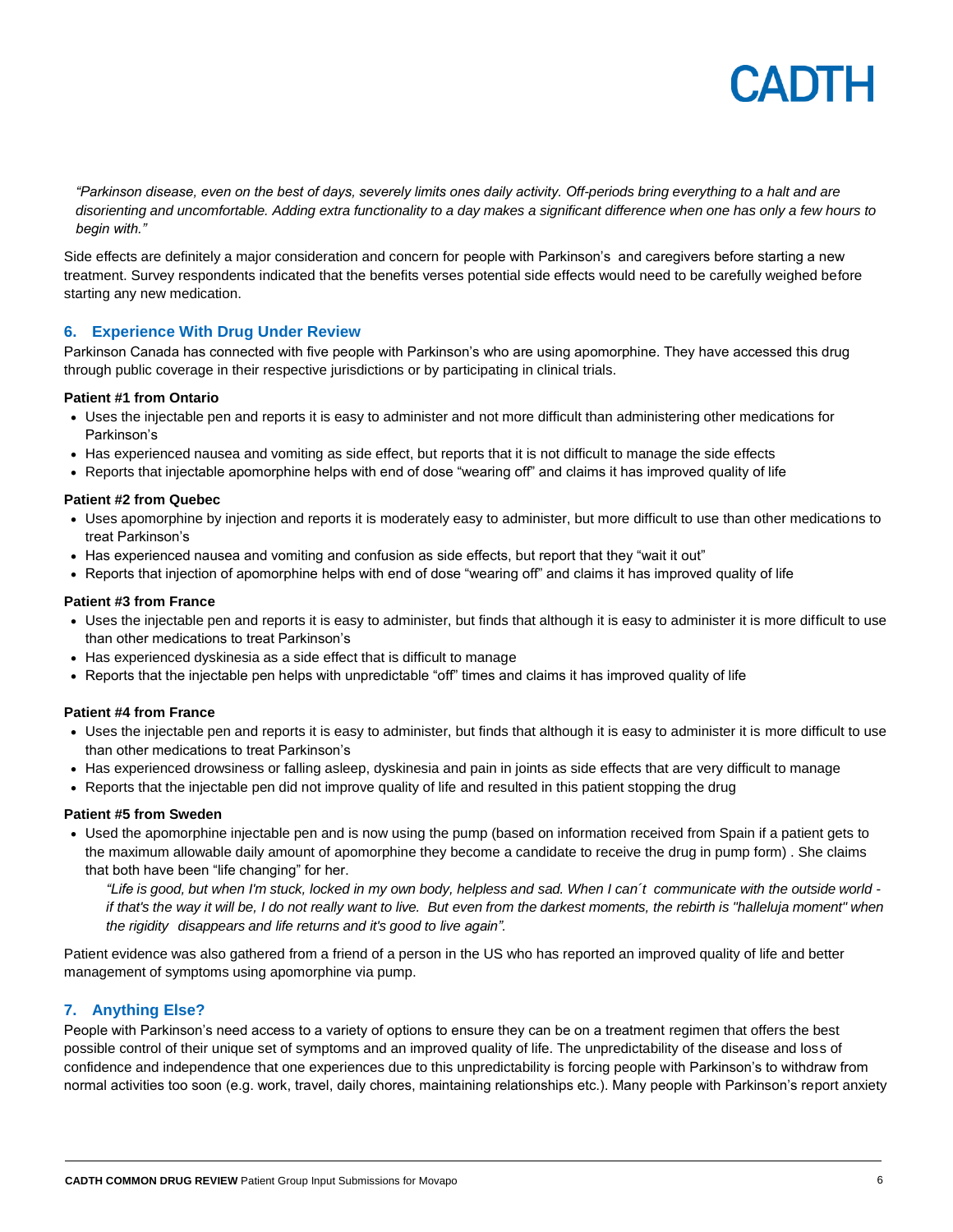

and excessive worry over the inability to appropriately control their symptoms on a continuous or predictable basis. Overall this causes a breakdown in relationships resulting in isolation.

Furthermore, survey respondents reported it would be a significant financial burden if they did not have coverage to help with their drug costs. As discussed earlier, many people with Parkinson's and caregivers report having to leave the workforce early or reduce hours due to the progression of the disease. This limit of incoming resources coupled with increasing expenses for travel to appointments for follow-up/treatment and any incurring drug costs causes a great amount of additional stress and strain on families.

When a disease is as life limiting as Parkinson's it is essential to provide coverage to ensure treatments are affordable and accessible for all who need it.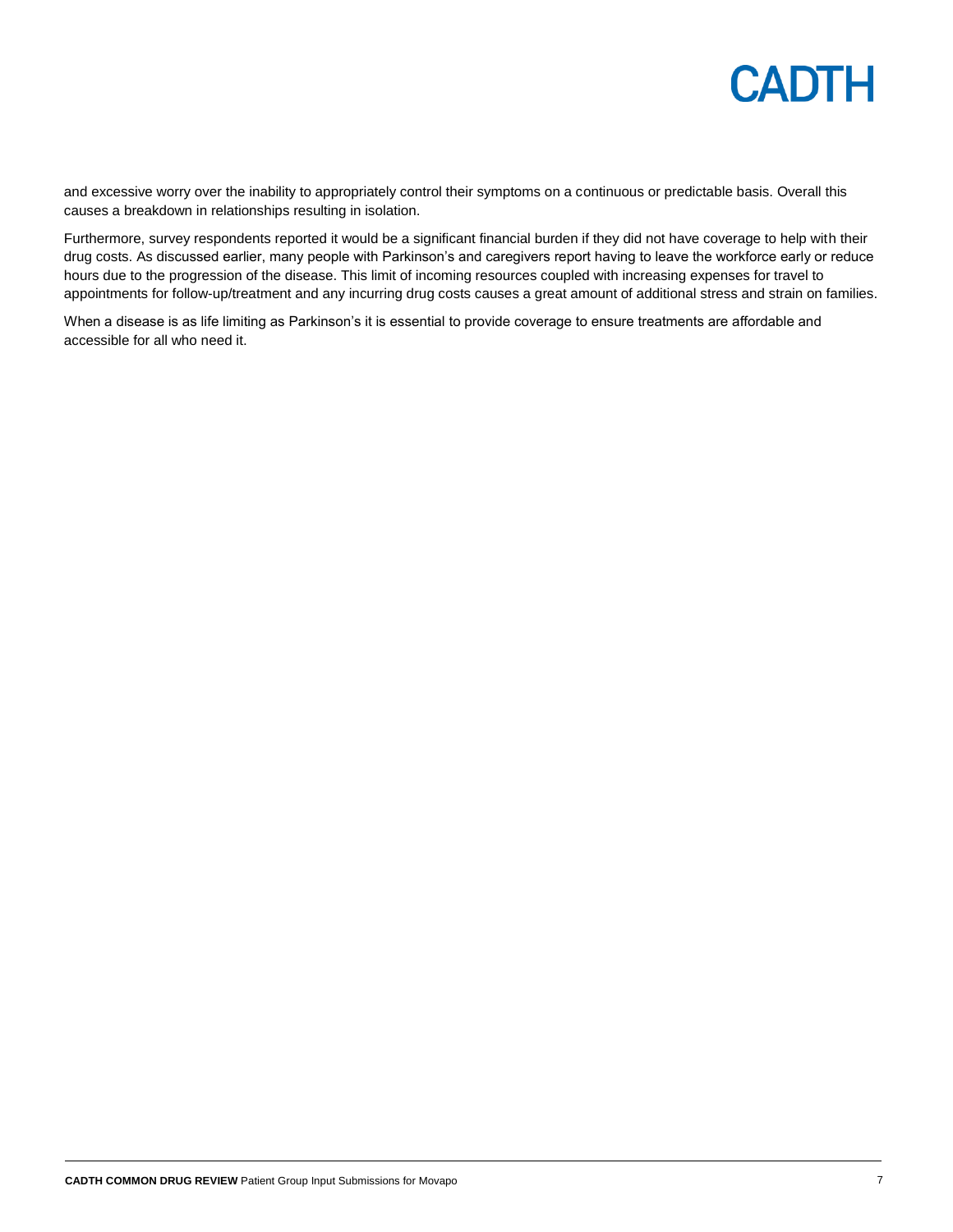

#### **Appendix: Patient Group Conflict of Interest Declaration**

1. Did you receive help from outside your patient group to complete this submission? If yes, please detail the help and who provided it.

No. We requested help from other Parkinson organizations in order to get input from patients in jurisdictions outside of Canada. There was no exchange of funds for this partnership.

2. Did you receive help from outside your patient group to collect or analyze data used in this submission? If yes, please detail the help and who provided it.

No.

3. List any companies or organizations that have provided your group with financial payment over the past two years AND who may have direct or indirect interest in the drug under review.

| <b>Company</b> | <b>Check Appropriate Dollar Range</b> |                       |                       |                          |
|----------------|---------------------------------------|-----------------------|-----------------------|--------------------------|
|                | $$0$ to<br> 5,000                     | $$5,001$ to<br>10,000 | \$10,001 to<br>50,000 | In Excess<br>of \$50,000 |
| N/A            |                                       |                       |                       |                          |
| N/A            |                                       |                       |                       |                          |
| N/A            |                                       |                       |                       |                          |

I hereby certify that I have the authority to disclose all relevant information with respect to any matter involving this patient group with a company, organization, or entity that may place this patient group in a real, potential, or perceived conflict of interest situation.

Name: Jacquie Micallef

Position: Sr. Manager, Public Affairs and Partnerships

Patient Group: Parkinson Canada

Date: July 27, 2017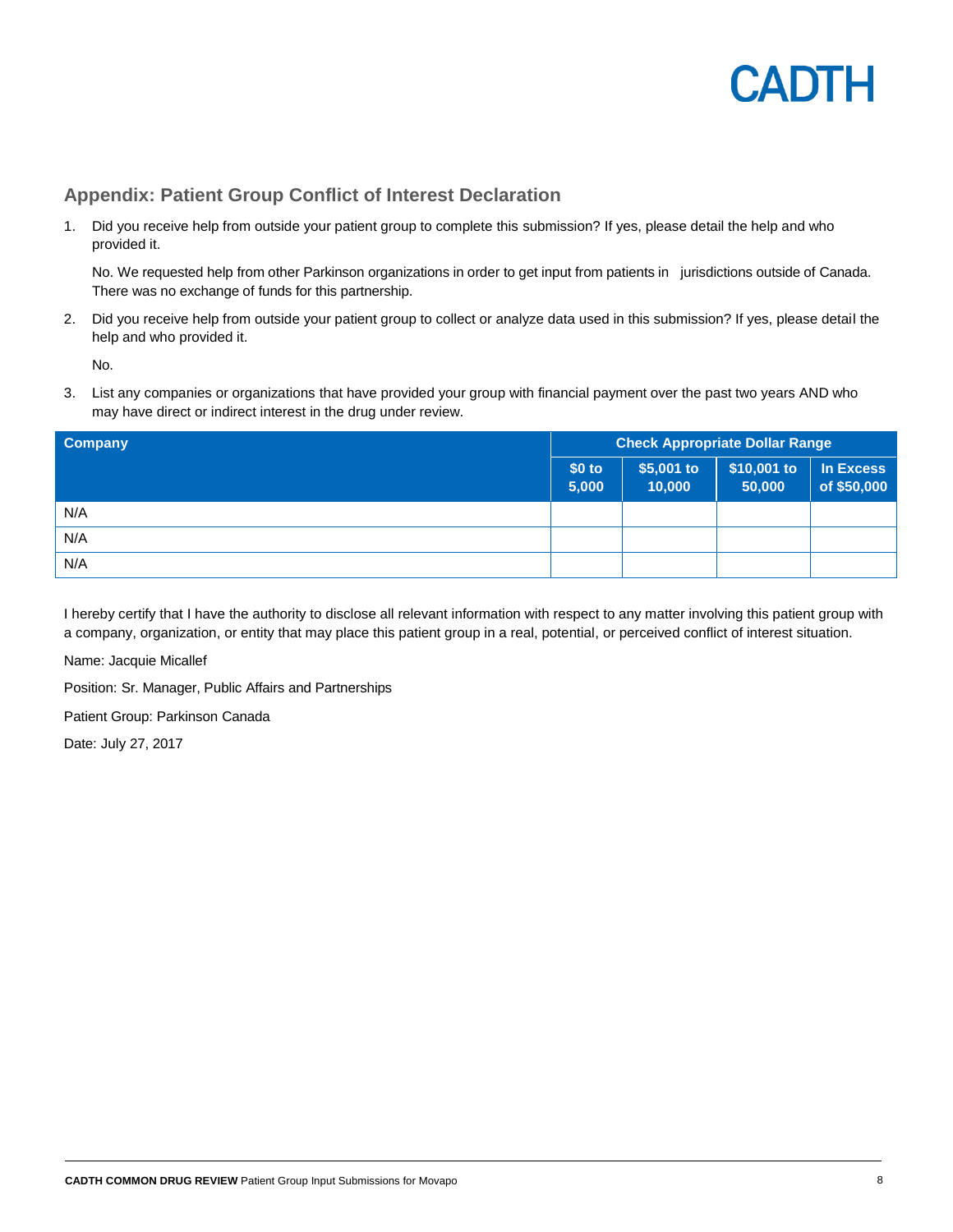

**Patient Group Parkinson Society British Columbia** 

#### **1. About Your Patient Group**

Established in 1969, Parkinson Society British Columbia (PSBC) is a non-profit organization governed by a volunteer Board of Directors. The Society receives no government funding and is supported entirely by donations from individuals, members, corporations, foundations and the dedicated efforts of volunteers.

We believe that every person touched by Parkinson's deserves to know that they are not alone in their journey. We are here for the person with Parkinson's, their care partners, family and friends. Our friendly and knowledgeable staff is committed to offering support, sharing reliable information and raising funds for programs and research.

<https://www.parkinson.bc.ca/>

#### **2. Information Gathering**

Please see the survey results in Parkinson Canada's submission as British Columbians participated in their survey.

PSBC also contacted Parkinson UK and the National Parkinson Society (NPF), USA.

Apokyn (Apomorphine) has been approved for use with Parkinson's patients in the USA since April, 2004. NPF's experience with people using Apokyn was collected from their 1-800 information and referral service as well as online blog, July 2017s. See Appendix A.

PSBC also consulted with Dr. Andrew Lees, UK. Andrew John Lees is Professor of Neurology at the National Hospital for Neurology and Neurosurgery, Queen Square, London and University College London. In 2011 he was named as the world's most highly cited Parkinson's disease researcher.

Dr. Lees was responsible for the introduction of [apomorphine](https://en.wikipedia.org/wiki/Apomorphine) in Britain to treat advanced complications of [Parkinson's](https://en.wikipedia.org/wiki/Parkinson%27s_disease) disease including [L-dopa](https://en.wikipedia.org/wiki/L-dopa) induced refractory off periods and [dyskinesias.](https://en.wikipedia.org/wiki/Dyskinesias)

<http://www.ucl.ac.uk/ukpdc/co-investigators/andrew-lees>

Dr, Lees strongly endorses the availability of apomorphine to patients. Following is an e-mail he wrote to PSBC, July 6, 2017:

*"Apomorphine is what is known in the industry as a mature product which means there is no patent and therefore no protection and no profit. It should cost no more than a few bucks a week to treat a patient with the pump but even in England where it was resurrected as an important therapy for advanced disease in the late 1980s it costs about 5000 pounds a year to treat a patient with the pump.*

*The drug is as powerful as L-DOPA but perhaps because of its unfortunate name ( it is not a narcotic) and the need for injection it has been slow to spread round the world. Nevertheless there are 42 countries where it is licensed and in most of Europe it is reimbursed. If I may say so I think it is almost criminal that such an efficacious drug has taken so long to reach Canada.*

*Can you imagine the same thing happening in AIDS or cancer.*

*You may find some helpful information in the NICE guidelines to help you where it is recommended for all patients with advanced disease and in many centres is offered before deep brain stimulation ( cheaper, safer and can achieve as good results in many patients)*

*Over 25 years I have treated about 1000 patients personally. Younger onset patients and those where oral medication can be markedly reduced or even discontinued entirely do best in the long term and I have some patients who continue to benefit after more than 15 years of sustained treatment.*

*You are probably aware that a randomised controlled trial called TOLEDO has been completed this year and the paper will be published in the autumn- abstracts of the data are available from American Academy and Vancouver where the positive results were published.*

*Britannia Pharmaceuticals may also be able to provide you with helpful information ( they are the company who market apomorphine in the UK and Germany and some other parts of the world)*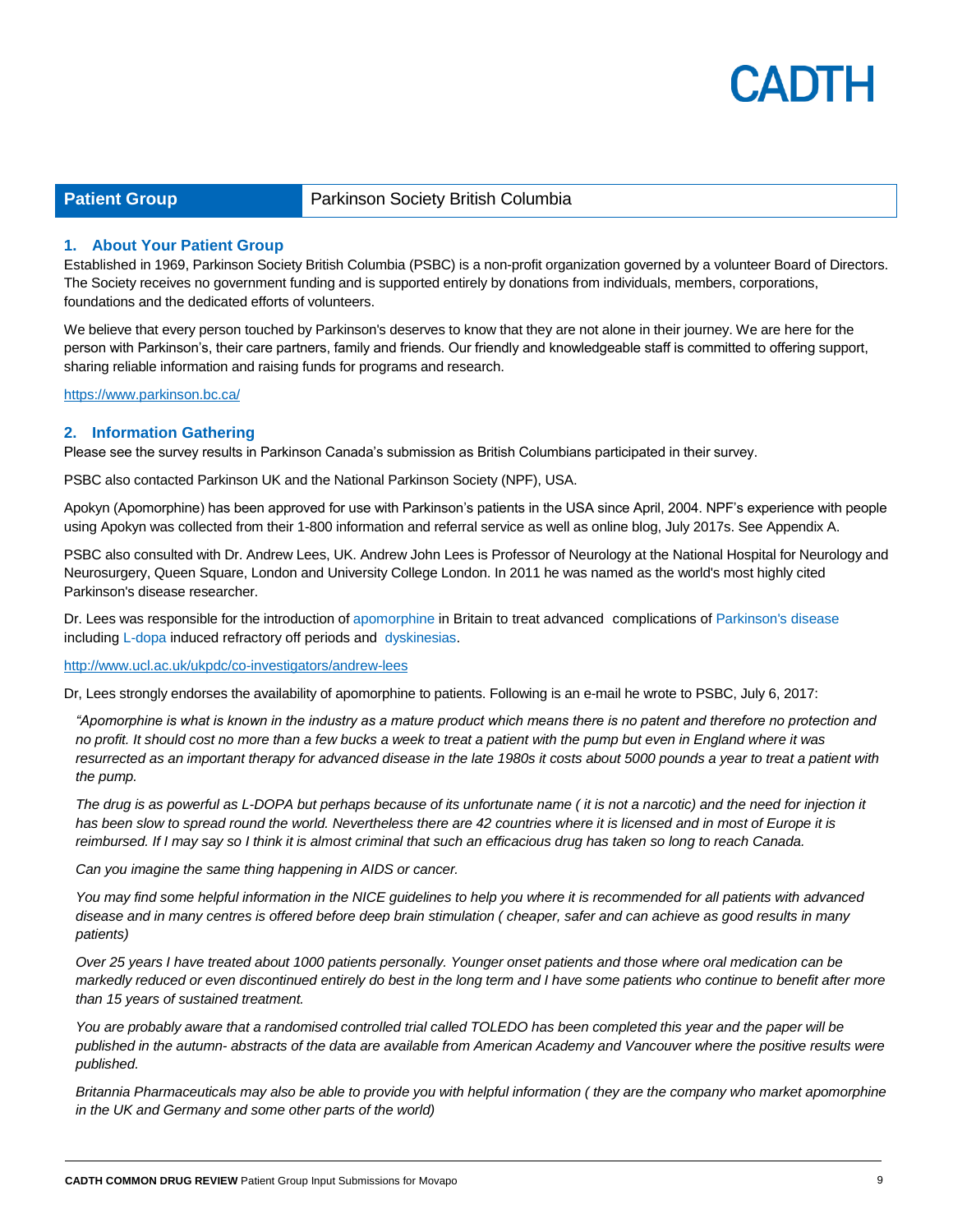# $\Delta$

*I hope this is helpful – there are many publications in the literature and no dispute that it is a treatment far more effective than oral or patch dopamine agonists and a treatment which may have a much lower incidence of impulse control disorders and dopamine dysregulation when used as pump therapy."*

#### **3. Disease Experience**

Parkinson's disease is one of the most common illnesses of the nervous system. It is mainly identified by a loss of the ability to move normally. These changes appear slowly. They gradually become worse over time. Symptoms vary quite a bit form person to person. Often changes start on one side of the body and eventually spread to the other side.

**Tremor while at rest, rigidity, slowness of movement, and postural instability** are the main problems people experience.

Other symptoms can include:

- **Hypomimia** This means reduced facial expression which makes a person appear uninterested or sad when they are not.
- **Hypophonia** A person's voice may become very soft. Deterioration in the rhythm and quality of the voice is common.
- **Micrographia** Handwriting may become small and cramped.
- **Changes in mind, mood and memory** Depression and anxiety are very common. Forgetfulness and confusion can also occur.
- **Difficulties with sleep** This can include insomnia, vivid dreams, nightmares and daytime sleepiness.
- **Constipation** Approximately 50% of people with Parkinson's experience cramps and/or constipation.
- **Pain** Different kinds of pain are common.
- **Fatigue**  A person may feel tired or exhausted, and the capacity for normal work or activity is reduced.

All can worsen over time.

An unfortunate side effect of levodopa, over time, is dyskinesia or involuntary writhing movements, and people in an advanced state of Parkinson's frequently experience these when they are 'on' to a severe extent. However, without levodopa, they are then reduced to an "off" state, an even more disabling, frightening stage where breathing and swallowing are at risk as described in this eloquent description that follows:

My Issues in Living with Parkinson's Disease and it's Progression – Chris Olsen, April, 2016 (see also [https://www.youtube.com/watch?v=wtyOF9XhQ0A&feature=youtu.be\)](https://www.youtube.com/watch?v=wtyOF9XhQ0A&feature=youtu.be)

*"I spend approximately 65% of my waking day in the "off" state when my medication is not working. This causes me to have difficulty moving independently, feeding myself, and performing basic tasks. The 35% I manage in the "on" state is with troublesome dyskinesia, very violent movements that again prevent me from doing most activities.*

*Overall my health and safety are concerning for the following reasons:*

*I have lost approximately 100 lbs in the past few years largely due to dyskinesias, these violent movements that are a side effect of my medication.*

*I am at serious risk of aspiration and choking due to my inability to swallow properly when medication is not working.*

*I have frequent dose failures with my medication, possibly due to my stomach not emptying properly. Medications to assist with stomach emptying have had adverse effects and made me even more ill. This makes my off periods fairly unpredictable and makes it difficult to plan my day (and my husband's day).*

*Additionally, I am also at risk for malnutrition due to difficulties with swallowing as well as the increased caloric expenditure due to dyskinesia, and difficulty feeding myself while dyskinetic or in an 'off'state.*

*If the serious symptom of not swallowing properly continues, there is a chance I may need a PEG tube for feeding to eliminate the risk of choking and ensure proper nutrition.*

*I suffer from rigidity, bradykinesia, dystonia, tremor, and more recently freezing while off. I fell and hurt my hip recently due to a freezing episode in the night when I was up to the washroom. Due to my low weight and new freezing, there is a real concern of a*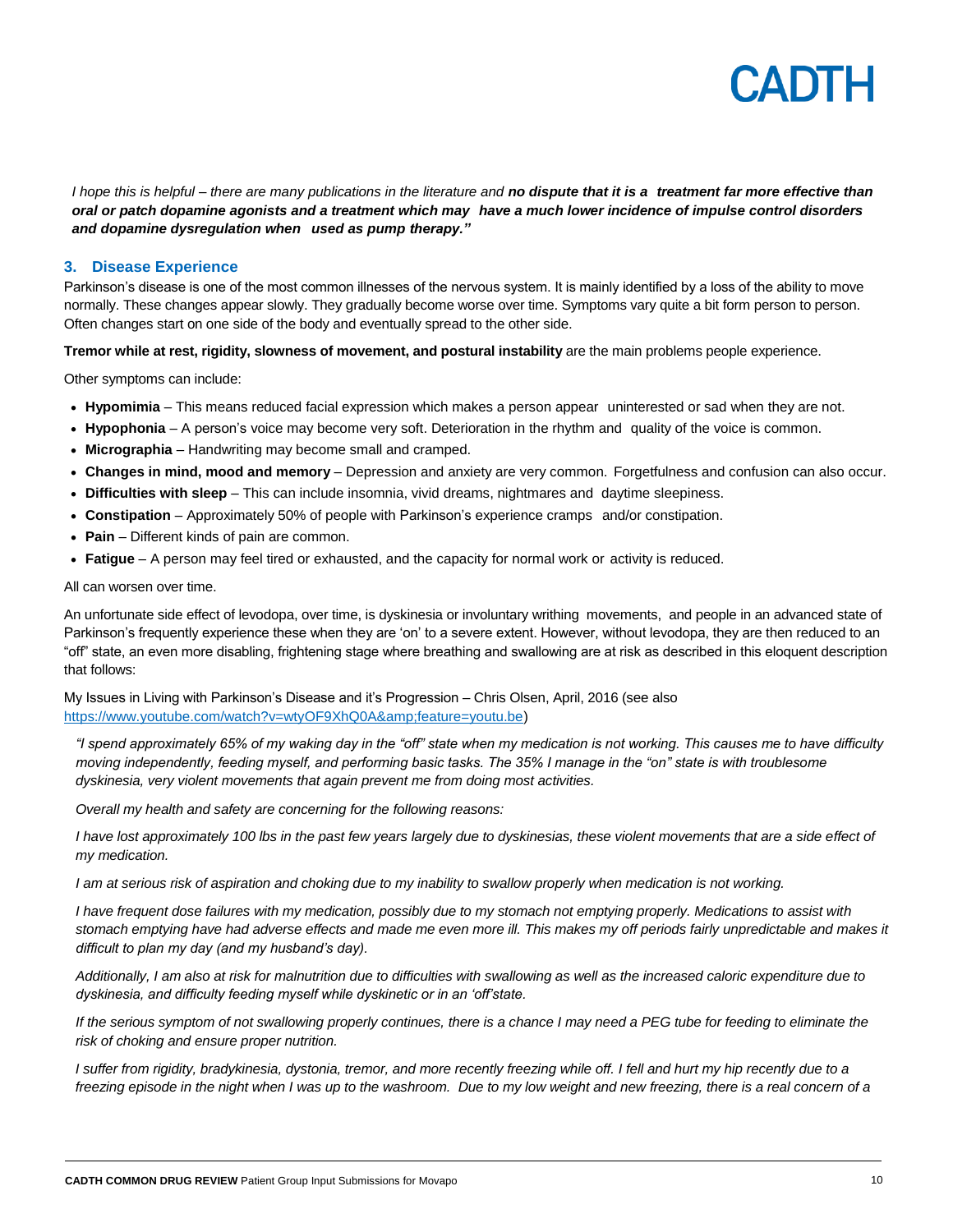

*serious fall resulting in a fracture which could lead to a further decline in my condition and the need for community support or an increased level of care*

*These are the main safety concerns, although I have many severe symptoms that cause me to need help with my activities of daily living (such as dressing, getting to the toilet, eating)."*

<https://www.parkinson.bc.ca/media/30933/what-is-parkinsons-disease.pdf> <https://www.parkinson.bc.ca/media/31548/progression-of-parkinsons.pdf>

#### **4. Experiences With Currently Available Treatments**

CADTH examines the clinical benefit and cost-effectiveness of new drugs compared with currently available treatments. We can use this information to evaluate how well the drug under review might address gaps if current therapies fall short for patients and caregivers.

Describe how well patients and caregivers are managing their illnesses with currently available treatments (please specify treatments). Consider benefits seen, and side effects experienced and their management. Also consider any difficulties accessing treatment (cost, travel to clinic, time off work) and receiving treatment (swallowing pills, infusion lines).

#### **PD's Progression**

Although PD can be a frightening diagnosis, life expectancy is about the same as for people without the disease. For some people, symptoms evolve slowly over 20 years. Early treatment can provide years that are virtually symptom-free. About 5 to 10% of cases occur before age 50. Famous examples are: Boxer Muhammad Ali at age 42 and actor Michael J. Fox at age 30.

#### **How is PD Diagnosed?**

There are no lab tests that can diagnose Parkinson's. A diagnosis of Parkinson's disease is based on medical history and a thorough neurological exam. In some cases, the doctor will have the patient try Levodopa treatment If Levodopa helps alleviate the PD symptoms, it typically means that the accurate diagnosis has been made.

#### **Treatment: Levodopa**

Levodopa (L-dopa) is a drug that the brain converts into dopamine. It has been used since the 1970's and is still the most effective PD medication. It reduces bradykinesia and rigidity, helping people to move more easily. Eventually, levodopa may wear off quickly. It should not be taken with a high-protein diet. Common side effects are nausea, vomiting and drowsiness.

**Parkinson's disease (PD) is one of the most treatable of all neurological conditions.** Medical treatment increases longevity and allows most people with PD to remain active and productive for many years.

**However, the medical treatment of PD, is not always simple.** The choice of drug, dose and timing are crucial. Motor and nonmotor symptoms must be treated and the need for specialist care increases with the advancing disease. *The difference between optimal versus ineffective therapy may be the difference between a nursing home and independent living*.

Because of the complexity of this disease, general practitioners often find it difficult to diagnose and then to treat. They may refer patients to either a community neurologist who specializes in a variety of neurological conditions or to a neurologist who specializes in Movement Disorders.

Patients in a more advanced stage of the disease are likely on a 'cocktail' of oral medications averaging a cost of \$1000 per month.

**Control Costs** - The Public Health Agency of Canada estimates the costs associated with PD in 2000-2001 were \$446.8 million annually. As roughly 10% of people with PD in Canada are British Columbians, in BC, that cost would have been roughly \$45 million.

In 2012/13, the BC Ministry of Health estimated that \$1.12 billion was spent in BC on direct care related to PD including hospital, MSP, and Pharmacare costs. As the number of people with PD is expected to roughly double by 2031, costs can be projected to double as well to \$2.24 billion in 2031.

Parkinson's disease is the second most common neurological disease after Alzheimer's. BC's Ministry of Health data indicates the number of Parkinson's patients in BC has increased by 39% in the last decade from around 8,600 in 2001-02 to 12,500 in 2012-13. There are also many hidden costs associated with lost wages and informal care.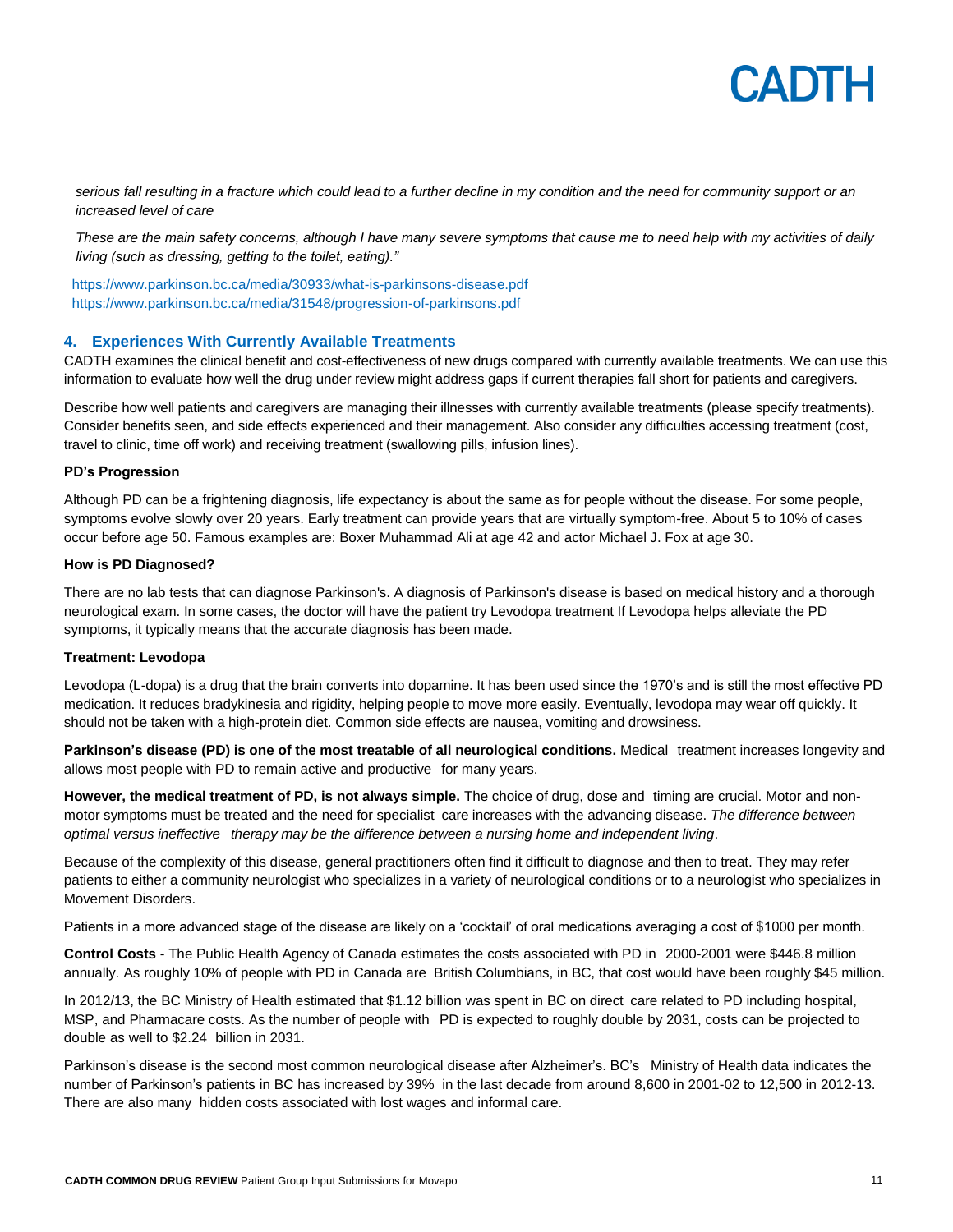#### **More Complex Care**

*Deep brain stimulation (DBS)* is a surgical procedure used to treat a variety of disabling neurological symptoms—most commonly the debilitating symptoms of Parkinson's disease (PD), such as tremor, rigidity, stiffness, slowed movement, and walking problems.

At present, the procedure is used only for patients whose symptoms cannot be adequately controlled with medications. DBS uses a surgically implanted, battery-operated medical device called a neurostimulator—similar to a heart pacemaker and approximately the size of a stopwatch—to deliver electrical stimulation to targeted areas in the brain that control movement, blocking the abnormal nerve signals that cause tremor and PD symptoms.

In British Columbia, there is currently a four to five year waitlist for DBS. As Parkinson's is a progressive disease, in five years a patient may no longer eligible for DBS as the disease may have created symptoms that make them no longer a good candidate.

Patients with PD who have undergone DBS have been able to return to work and potentially reduce their dose of medication by approximately 75%, while many others have been able to come off their medication entirely.

As there is only one neurosurgeon in BC, located in Vancouver, patients must travel there from other parts of the province, initially for an assessment from a movement disorder specialist (waitlist up to two years), be referred to the neurosurgeon (waitlist up to another two years) and if they meet the criteria, be placed on another waitlist for up to another two years. They must travel to Vancouver for all of these appointments, have recovery time in Vancouver from the DBS surgery, travel home, recover, come back to Vancouver for day surgery for installation of a 'pacemaker' type battery, then stay for several more days to have electronic signals calibrated for their device. Any complications require travel back to Vancouver.

Batteries need to be replaced every 4 to 5 years. Patients must travel to Vancouver for this procedure.

DUODOPA<sup>®</sup> is a levodopa and carbidopa combination in the form of a gel that is delivered directly into the small intestine. This type of treatment is for use in patients with advanced Parkinson's disease who have severe and disabling motor symptoms that cannot be well controlled with available combinations of medications for Parkinson's disease.

The gel is delivered continuously throughout the day with a pump via a tube, directly into the small intestine to provide more constant amounts of levodopa and carbidopa in the body throughout the day.

The therapy is expensive, approximately \$60,000 a year, and although recently made available on a case by case basis for people with advanced Parkinson's disease in BC, still not easily accessible. Patients must travel to Vancouver for gastrointestinal surgery to place a stoma into the small intestine. After recovery of two to four weeks, patients again travel to Vancouver to the Movement Disorder clinic for titration of Duodopa appropriate to their needs. Titration takes 3 to 4 days as an outpatient process.

See also UK NICE Pathways or a Paradigm for Disease Management of Parkinson's Disease, Appendix B

#### **5. Improved Outcomes**

Patients would like to see their symptoms controlled and to have an acceptable quality of life. Severe "off" periods are disabling to the point of life threatening as breathing becomes difficult, speech impossible and collapse immediate causing sudden falls with the risk of serious injuries.

Trade-offs with other oral medication are the use of other dopamine agonists which create possible risky behavior with compulsive gambling, sex and shopping.

Apomorphine is used to control "off" episodes in people with Parkinson's disease. At present, the drug is given by injection under the skin and starts to relieve symptoms within 20-30 minutes. A side effect is nausea but people take anti-nausea medication to relieve this and/or lie down for awhile until the nausea passes.

Dr. Ahlskog, a foremost clinician in treating Parkinson' disease states: "Although a dopamine agonist, apomorphine is quite different from the other dopamine agonists – praxipexole, ropinirole, and rotigotine. These three agonists have limited potential to activate brain dopamine receptors. Apomorphine has broad affinity for dopamine receptors and produces a similar response to that of full doses of carbidopa/levodopa." (Ahlskog, J. Eric' 2015, The New Parkinson's Disease Treatment Book)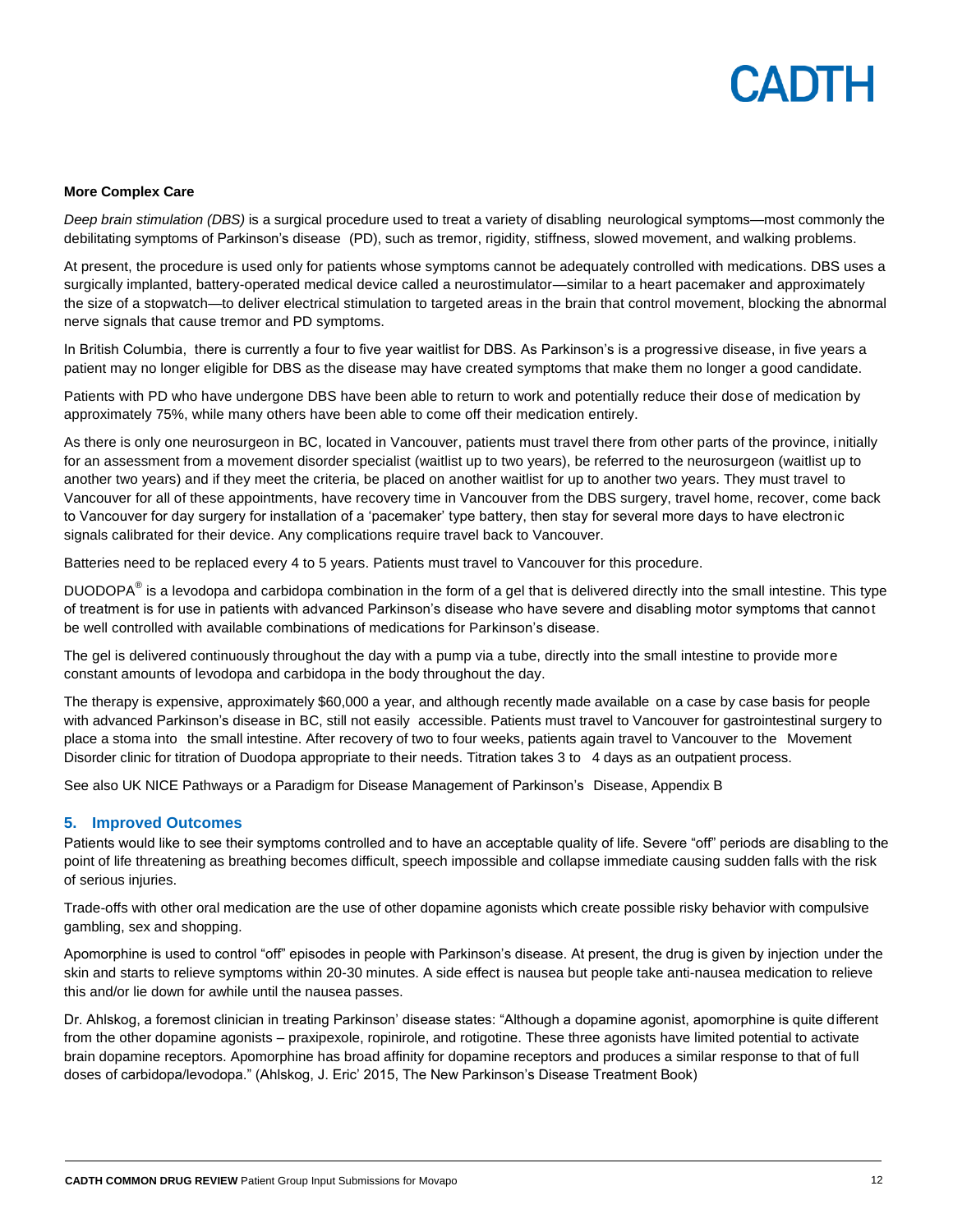

Duodopa therapy and Deep Brain Stimulation both involve surgery and although these may be indicated in the disease progressionfor symptom management, apomorphine provides an alternate therapy prior to considering surgical interventions.

#### **6. Experience With Drug Under Review**

Clients (patients) that PSBC serves have not had any experience with Movpro (Apomorphine); however, we reached out to another societies, Parkinson's UK and the National Parkinson Foundation, USA. The patients they serve reported substantial benefits. These people experience difficult "off"periods, when their other Parkinson's medication's effectiveness has worn off and they need a 'grace' period or rescue medication. Otherwise, they exist in a frozen state and are unable to move or otherwise continue to function while they wait for the dopamine replacement medications to begin working again.

These "off" periods are incredibly disabling, terrifying and life threatening, ranging from sudden collapse with resultant fall injuries to difficulty breathing and swallowing. Apokyn, when injected, gives them back this functioning almost immediately.

Please see **Appendix A** for comments from patients on the NPF help line and links to blogs where patients discuss the benefits as well as difficult side effects for some.

**Here is an example from Parkinson UK:** a woman who had been living with Parkinson's disease for around 4 years at 47 years old. Her oral medication wasn't as effective at controlling her symptoms and she started to use the apo-pen – she used it for about 2 years. She was quite candid about the pluses and minuses of the pen. She has recently had DBS (March) and doesn't need the pen, but carries it with her in case she gets a dystonia attack.

#### **Her General Thoughts Were:**

It's definitely worth having

- It's important that if you do use the pen, you have to be prepared when you go out, you've got to have fresh needles for instance
- You also need to find you own way on which part of the body to inject and make sure you're comfortable with this just in case you have to do it in public places.

#### **How Did Apo Improve Your Quality of Life?**

- **Positive** 
	- o My oral medications weren't controlling my dystonia so I went onto apo go as a muscle relaxant and its brilliant
	- o I usually get a 30 second warning of a dystonia attack so I have some time to get my pen ready but I have them in every room of the house and every bag to make sure I can respond quickly
	- $\circ$  I always had to make sure that the needles are fresh and pen is full and working
- Negative
	- o I did however become reliant on it, I wouldn't go anywhere without it
	- $\circ$  I started to hate the treatment with a vengeance, but it was a lifesaver
	- $\circ$  It did compromise how I dressed as I needed to have my legs accessible to inject
	- $\circ$  You have to work out how to inject sometimes this led to being shouted at or verbally abused in public situations, even when trying to do it in a discrete manner
	- $\circ$  It could sometimes take 20 minutes to get the injection right of having a dystonia attack
	- o Sometimes can't do it myself if too long into attack so showed some people how to do it and they were across the city so if I did have an attack I'd ask whoever found me to go to the specific place and bring the person who can help me to inject

#### **How Convenient is APO as a Treatment?**

- Very convenient can take it anywhere
- You must have clean needles and ensure the pen is working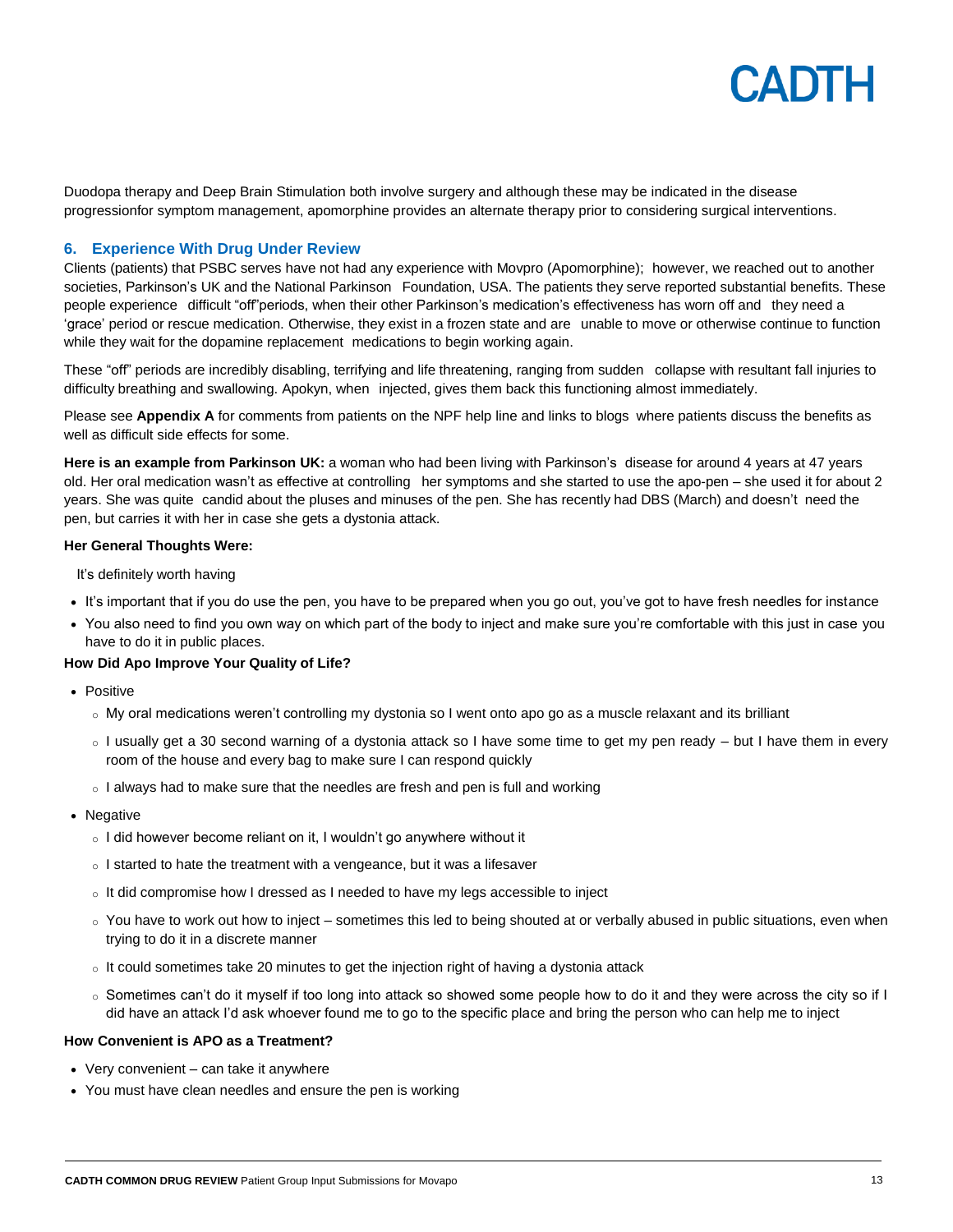

Great that it's a pen, I refused a pump as I wasn't comfortable cutting holes in all my clothes

#### **How Does APO Enable You To Manage Your Condition And Maintain Your Independence?**

- At first it was very good, but after a while on the smallest amount I had issues with nausea
- Had to make sure I had domperidone in my system when taking it or I had to lay down for 40 mins or until nausea passed

#### **7. Anything Else?**

Parkinson's is a tough disease but more manageable if people and their physicians have access to different medications. Apomorphine (Movapro) provides a useful tool for those experiencing the sudden 'off' periods which can be not only disabling but life threatening as they involve 'freezing' and sudden loss of balance.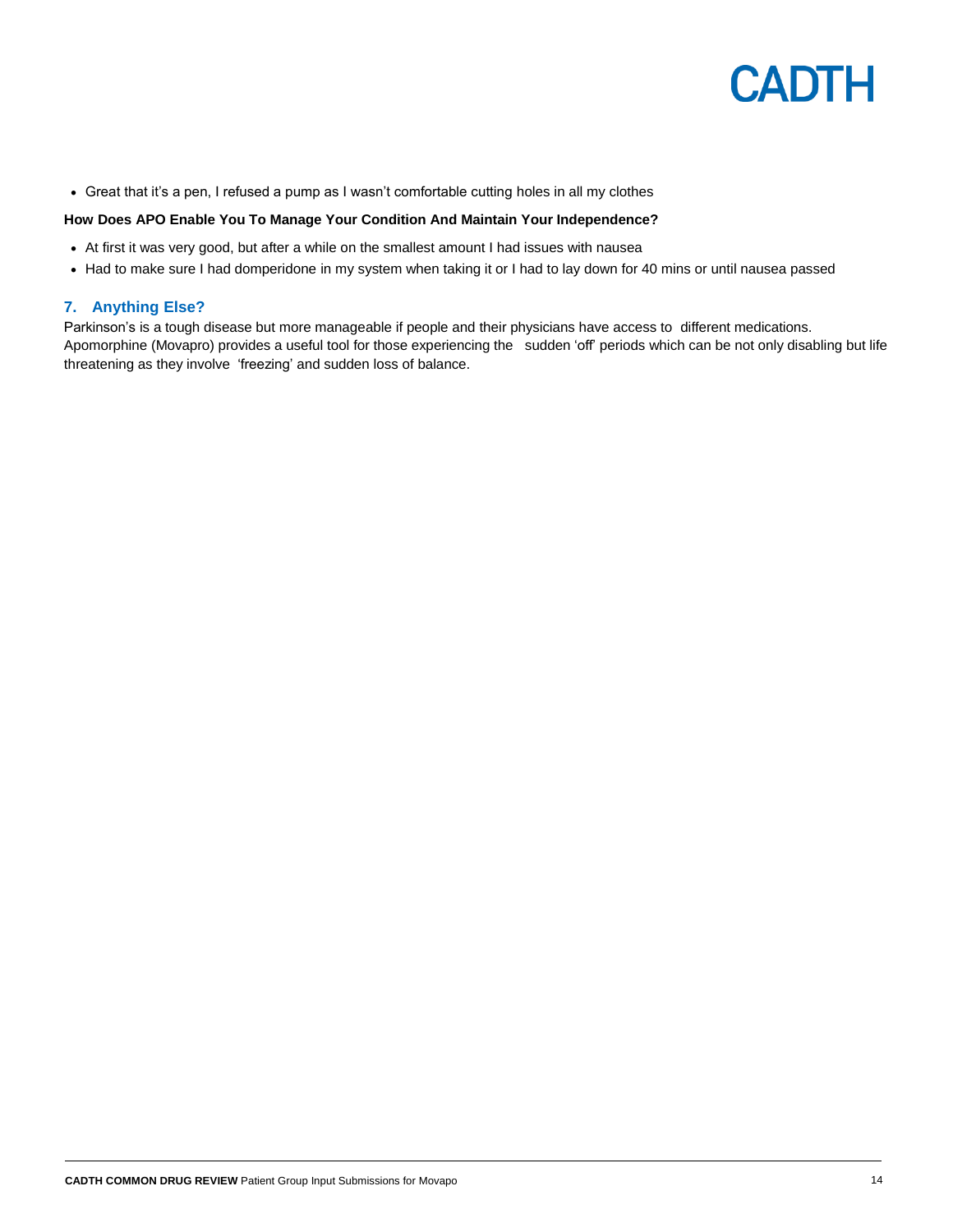#### **Appendix: Patient Group Conflict of Interest Declaration**

To maintain the objectivity and credibility of the CADTH CDR and pCODR programs, all participants in the drug review processes must disclose any real, potential, or perceived conflicts of interest. This Patient Group Conflict of Interest Declaration is required for participation. Declarations made do not negate or preclude the use of the patient group input. CADTH may contact your group with further questions, as needed.

1. Did you receive help from outside your patient group to complete this submission? If yes, please detail the help and who provided it.

Parkinson UK and National Parkinson Foundation provided information from their Helpline and blogs.

Dr. Andrew Lees provided his recommendation for approval and support and links to several documents.

2. Did you receive help from outside your patient group to collect or analyze data used in this submission? If yes, please detail the help and who provided it.

As above.

3. List any companies or organizations that have provided your group with financial payment over the past two years AND who may have direct or indirect interest in the drug under review.

| <b>Company</b> | <b>Check Appropriate Dollar Range</b> |                      |                       |                          |
|----------------|---------------------------------------|----------------------|-----------------------|--------------------------|
|                | $$0$ to<br>5,000                      | \$5,001 to<br>10,000 | \$10,001 to<br>50,000 | In Excess<br>of \$50,000 |
|                |                                       |                      |                       |                          |
|                |                                       |                      |                       |                          |
|                |                                       |                      |                       |                          |

I hereby certify that I have the authority to disclose all relevant information with respect to any matter involving this patient group with a company, organization, or entity that may place this patient group in a real, potential, or perceived conflict of interest situation.

Name: Jean Blake Position: CEO Patient Group: Parkinson Society BC Date: July 26, 2017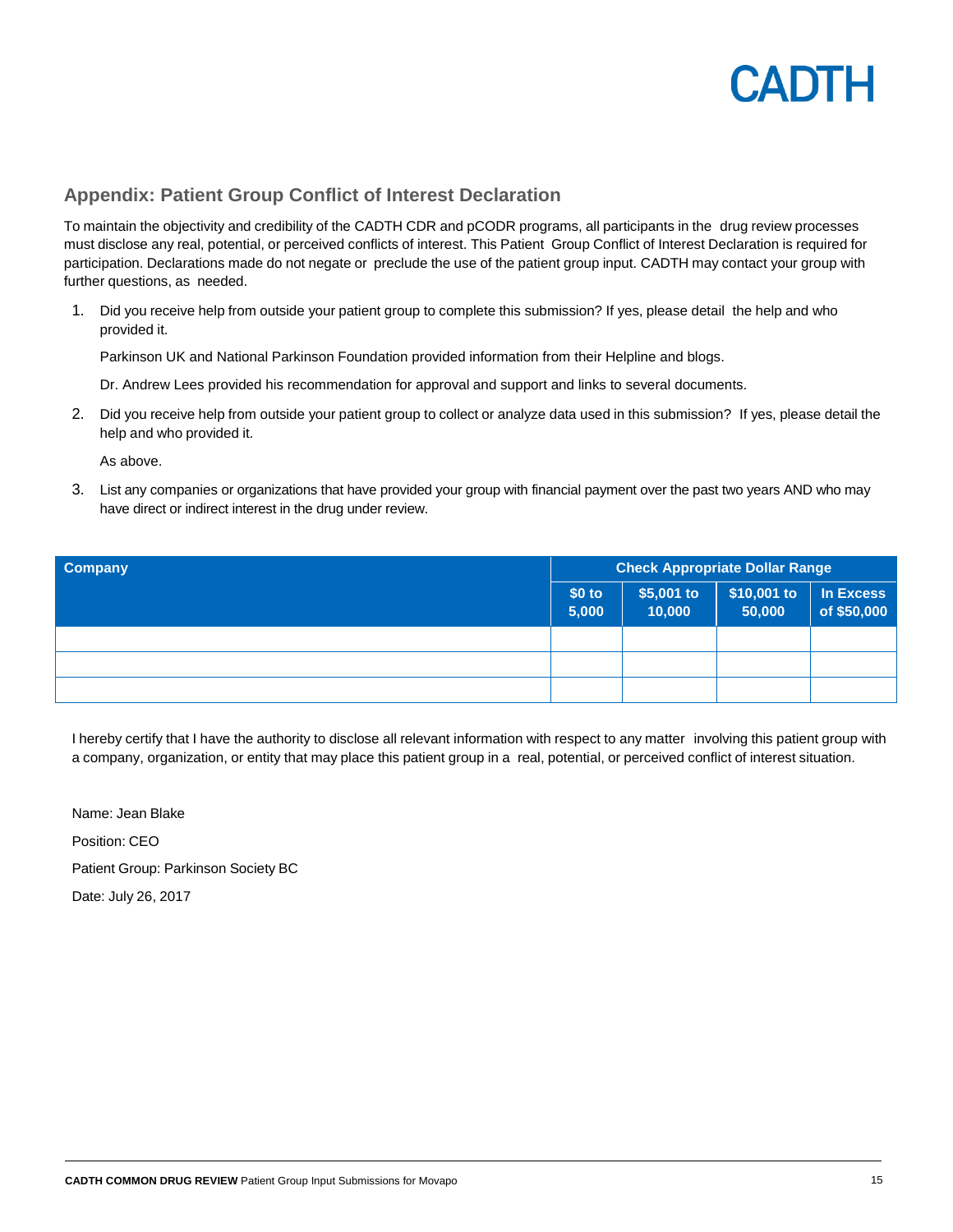

#### **Appendix A: National Parkinson Foundation, USA - Patient Services, July 2017**

Most of the calls received are from persons who have heard about the medication (Apomorphine) and want to know general information. Although they have not had a lot of calls from actual users, below are some comments and excerpts from case notes from callers to the Helpline who were actually using apomorphine. It is interesting that one of them describing ICD issues. Besides these, staff reported knowing a former Board member, was one of those who reported it that without it they would not be able to get out of bed in the morning.

- Woman with PD, 3 years since dx, feels she isn't responding to medications, her tremors did stop but has a lot of difficulty moving feet and picking them up from the floor. says she can't walk, taking Apokyn, Sinemet, Mirapex.
- Woman who is now on apomorphine to improve on times. She says it is working well.
- Patient who is experiencing shortness of breath which does seem to be related to wearing off times. She takes c/l every 3 hrs. and uses Apokyn 2-3X per day. Dr. mentioned DBS at last visit. She has been checked for other possible causes - doctors think it is anxiety. She has started Zoloft at 25 mg. and also has Xanax which doesn't seem to help.
- Man had deep brain stimulation and it caused him some problems as it was "battery operated and it failed " which caused him serious stress. He is currently using apomorphine which he injects himself , this is how he medicates himself for the day, all of this injecting of himself has caused infections and he has black sores on his belly.
- Caller in tears. Husb. hospitalized w/ psychosis, delusions of infidelity. "He held me hostage at home" by blocking her car with another car when she tried to leave. He was on Apokyn & Neupro patch, both of which have been D/C'ed during his 2-week hospitalization. To be D/C'ed today & delusions continue. Husb. will stay w/ adult son who is out of town @ present but she is the person who's supposed to pick him up & she's afraid.
- Wife is on Rytary for about a month now and has had severe dyskinesia. She is also on Apokyn, Requip, Amantadine, Xanax. She has lost weight and was confused with hallucinations last night. SHe had a similar episode about a week ago and she was taken to the ER. They gave her a bolus of fluids and she began to show cognitive improvement. He is thinking of taking her there again but wanted to know if he should or not. IS recommended emailing and calling the Neuro office and speaking with her MD. Her doctor has visiting rights and can see her at the hospital. He was going to call the MD and inform her of his decision in taking her to the ER. Medication adjustments needed by the Neuro.
- Caller reports he may have taken two morning doses of his meds, just started on Apokyn and wondered how much he could take. Very confused about the use of C/L and Apokyn. Referred him back to his dr.'s instructions . He is falling a great deal - not nOH. He mentioned getting a bike and Information Specialist discouraged this and suggested consult with PT for balance issues.
- Wife and brother of man w/ PD call together. Hospitalized for stroke last week. Meds reduced from C/L 5x/d and ~2 doses of Apokyn/d to C/L qid. Now very stiff and immobile; cries in pain when they try to move him. Meds have been cut almost in half. Stroke and dementia over past year also cloud picture.
- Caller who is a businessman always keeps it handy for whenever he is in a business/public speaking situation
- Patient very insecure about using an injectable and in spite of MD's recommendation they cannot get past this fear.
- Patient says we should be "marketing" it more, that it has literally saved her life and she would not be able to function without it.

Also, from NPF's *Ask the Pharmacist* and *Ask the Doctor* online forums, here are a few examples of the many threads available.

<http://forum.parkinson.org/topic/10308-extreme-cramps/#comment-35161>

<http://forum.parkinson.org/topic/21332-frozen/#comment-115513>

<http://forum.parkinson.org/topic/13347-apokyn-apomorphine-worth-trying/#comment-51207>